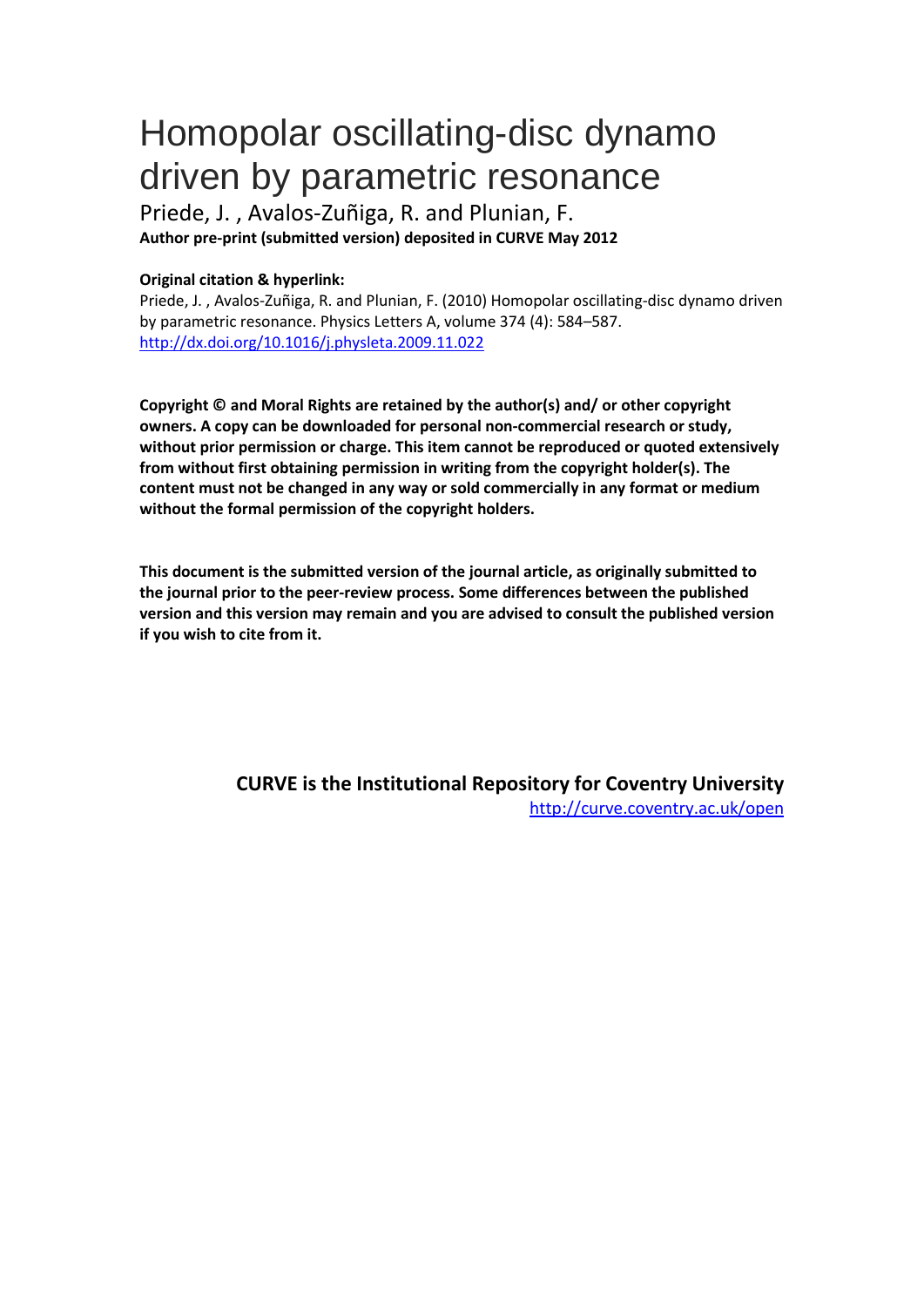## Homopolar os
illating-dis dynamo driven by parametri resonan
e

Janis Priede

Applied Mathemati
s Resear
h Centre, Coventry University, Coventry, CV1 5FB, United Kingdom

Raúl Avalos-Zúñiga

Universidad Autónoma Metropolitana, D.F., Méxi
o

Fran
k Plunian

Université Joseph Fourier, CNRS, LGIT, Grenoble, Fran
e

We use a simple model of Bullard-type disc dynamo, in which the disc rotation rate is subject to harmonic oscillations, to analyze the generation of magnetic field by the parametric resonance mechanism. The problem is governed by a damped Mathieu equation. The Floquet exponents, which define the magnetic field growth rates, are calculated depending on the amplitude and frequency of the oscillations. Firstly, we show that the dynamo can be excited at significantly subcritical disc rotation rates when the latter is subject to harmonic oscillations with a certain frequency. Secondly, at supercritical mean rotation rates, the dynamo can also be suppressed but only in narrow frequency bands and at sufficiently large oscillation amplitudes.

In dynamo experiments, a high driving power is ne
essary to achieve the self-excitation of the magnetic field. The ensuing liquid metal flow is usually strongly turbulent. In both Riga and Karlsruhe dynamo experiments  $[1, 2]$  $[1, 2]$  $[1, 2]$  $[1, 2]$ , the turbulent fluctuations were partly inhibited by the internal walls, whereas in the Cadarache experiment [3], the absence of such walls resulted in large-scale flow fluctuations  $[4]$  $[4]$ . The effect of flow fluctuations on the dynamo threshold has been addressed in several recent studies  $[5, 6, 7, 8, 9, 10, 11, 12, 13, 14]$  $[5, 6, 7, 8, 9, 10, 11, 12, 13, 14]$  $[5, 6, 7, 8, 9, 10, 11, 12, 13, 14]$  $[5, 6, 7, 8, 9, 10, 11, 12, 13, 14]$  $[5, 6, 7, 8, 9, 10, 11, 12, 13, 14]$  $[5, 6, 7, 8, 9, 10, 11, 12, 13, 14]$  $[5, 6, 7, 8, 9, 10, 11, 12, 13, 14]$  $[5, 6, 7, 8, 9, 10, 11, 12, 13, 14]$  $[5, 6, 7, 8, 9, 10, 11, 12, 13, 14]$  $[5, 6, 7, 8, 9, 10, 11, 12, 13, 14]$  $[5, 6, 7, 8, 9, 10, 11, 12, 13, 14]$  $[5, 6, 7, 8, 9, 10, 11, 12, 13, 14]$  $[5, 6, 7, 8, 9, 10, 11, 12, 13, 14]$  $[5, 6, 7, 8, 9, 10, 11, 12, 13, 14]$  $[5, 6, 7, 8, 9, 10, 11, 12, 13, 14]$  $[5, 6, 7, 8, 9, 10, 11, 12, 13, 14]$  $[5, 6, 7, 8, 9, 10, 11, 12, 13, 14]$  $[5, 6, 7, 8, 9, 10, 11, 12, 13, 14]$  $[5, 6, 7, 8, 9, 10, 11, 12, 13, 14]$  $[5, 6, 7, 8, 9, 10, 11, 12, 13, 14]$ . Solving the kinematic dynamo problem for a given non-stationary flow usually governed by the Navier-Stokes equations shows that turbulence generally has an adverse effect on the dynamo excitation, unless the fluctuations are strong enough to drive the dynamo by themselves without any mean flow. In the latter case, we speak of a fluctuation dynamo  $[15, 16]$  $[15, 16]$  $[15, 16]$  $[15, 16]$ , whose experimental implementation seems hardly feasible because of the high excitation threshold. However the possibility that fluctuations excite the magnetic field by the parametric resonance mechanism [17] can not be excluded. Parametric resonance has been proposed in the somewhat different context of spiral galaxies as promoter of bisymmetric magnetic field structure [\[18,](#page-4-17) [19,](#page-4-18) [20,](#page-4-19) 21].

In this paper, we use a simple model of the Bullardtype disc dynamo  $[22]$  $[22]$  to show that the magnetic field can indeed be excited by the parametric resonance mechanism, even when relatively small harmoni os
illations are added to significantly subcritical disc rotation rates.

Consider a Bullard-type disc dynamo [\[22](#page-4-21)] which consists of a solid conducting disc rotating with a generally time-dependent angular velocity  $z(t)$  about its axis, and a wire twisted around the axle and connected by sliding contacts to the rim of the disc and the axle as shown in Fig. [1.](#page-1-0) The disc is assumed to be segmented so that azimuthal current can flow only at its rim. This corresponds to the modification of the Bullard disc dynamo suggested by Moffatt in order to eliminate exponential



<span id="page-1-0"></span>Figure 1: Sket
h of a homopolar dis dynamo.

growth of the magnetic field in the limit of a perfectly conducting disc  $[23]$  $[23]$ . The system is described by the following set of dimensionless equations (for details see Ref.  $[23]$ 

<span id="page-1-1"></span>
$$
\begin{array}{rcl}\n\dot{x} & = & r(y-x), \\
\dot{y} & = & xz + mx - (m+1)y, \\
\dot{z} & = & g\left[1 + x(mx - (m+1)y)\right] - kz,\n\end{array} \tag{1}
$$

where  $x$  and  $y$  are magnetic fluxes through the loop made by the wire and the rim of disc, respectively;  $z$  is the dimensionless angular velocity of the disc;  $r$  accounts for the resistan
e of the dis relative to that of the loop, and m characterizes the relative mutual inductance of the disc and the loop; the dot stands for the time-derivative  $d/dt$ . The disc is driven by a generally time-dependent torque g, and braked by a viscous-type friction characterized by the coefficient  $k$  which is necessary for the structural stability of the system  $[24]$  $[24]$ . Henceforth, we assume the friction to be strong with respect to the inertia of the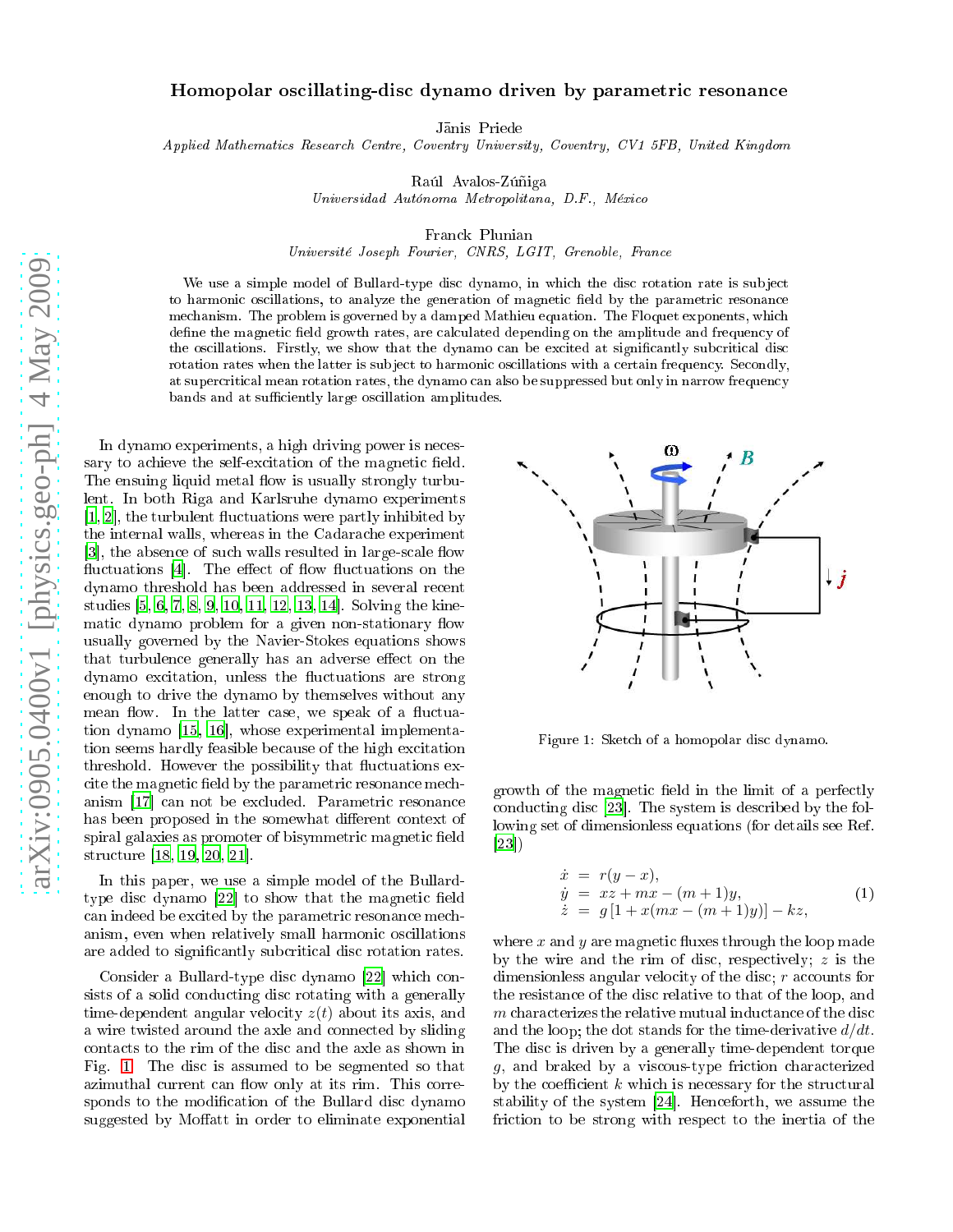

<span id="page-2-2"></span>Figure 2: Growth rate  $\gamma$  versus the reciprocal frequency (a) and the critical amplitude  $\delta_c$  versus the frequency (b) for the marginal mean rotation rate at  $\alpha_0 = 0$ .

disc accounted for by  $\dot{z}$  in Eq. [\(1\)](#page-1-1), which, thus, results in  $z = z_0 [1 + x(mx - (m+1)y)]$ , where  $z_0 = g/k$ . The remaining two 1st-order ODEs in [\(1\)](#page-1-1) an be ombined into a single 2nd-order Duffing-type equation  $[7]$  $[7]$  with a non-linear fri
tion

<span id="page-2-0"></span>
$$
\ddot{x} + (1 + \beta x^2)\dot{x} - \alpha x + \lambda x^3 = 0,\tag{2}
$$

where x and t are rescaled by  $(m + 1 + r)$  and  $(m +$  $(1+r)^{-1}$ , respectively, and  $\alpha = r(z_0-1)/(m+1+r)^2$ ,  $\beta = z_0(m+1)(m+1+r)$ , and  $\lambda = rz_0$ . Further, we focus on the evolution of small initial perturbations of the magnetic field characterized by  $x \ll 1$ , for which Eq. [\(2\)](#page-2-0) can linearized by setting  $\beta = \lambda = 0$ . Then the only remaining parameter  $\alpha$  depends directly on the deviation of the disc rotation rate from its critical value  $\alpha = 0$ . For  $\alpha > 0$ , a small initial magnetic field starts to grow exponentially provided that the disc rotates steadily [22]. In this study, we are interested in how the generation of the magnetic field is affected by the unsteadiness of the dis rotation

<span id="page-2-3"></span>
$$
\alpha = \alpha_0 + \delta \cos(\omega t),\tag{3}
$$

which besides the mean part  $\alpha_0$  contains also an oscillatory component with the amplitude  $\delta$  and the circular frequency  $\omega$ . Then the linearized Eq. [\(2\)](#page-2-0) reduces to a damped Mathieu equation

$$
\ddot{x} + \dot{x} - (\alpha_0 + \delta \cos(\omega t))x = 0.
$$

Using the substitution  $x(t) = \exp(-t/2)\chi(\omega t/2)$ , the equation above can be transformed into the canonical Mathieu equation

<span id="page-2-1"></span>
$$
\ddot{\chi} + [a - 2q \cos(2\tau)] \chi = 0,\tag{4}
$$

where  $a = -(1 + 4\alpha_0)/\omega^2$ ,  $q = 2\delta/\omega^2$  and  $\tau = \omega t/2$ . According to Floquet theory, a particular solution to Eq. [\(4\)](#page-2-1) can be written as  $\chi(\tau) = \exp(i\nu\tau) f(\tau)$ , where  $f(\tau)$ is a  $\pi$ -periodic function and  $\nu$  is the Floquet exponentboth dependent on the parameters  $a$  and  $q$ . According

to this solution, the amplitude of the magnetic field  $x(t)$ evolves exponentially in time with the maximum growth rate  $\gamma = (|\Im(\omega \nu)| - 1)/2$ , where the modulus accounts for the time-reflection symmetry of Eq.  $(4)$  [26]. Thus, the amplitude of the magnetic field grows exponentially when  $\gamma > 0$ , whilst the marginal state is defined by  $\gamma = 0$ . We use the Maple computer algebra software to calculate Floquet exponent which defines the growth rate  $\gamma$  depending on the amplitude  $\delta$  and the frequency  $\omega$ . Next, we find the critical oscillation amplitude  $\delta_c$  as the function of frequency  $\omega$  for fixed values of the mean rotation  $\alpha_0$  by solving numerically equation  $|\Im(\omega \nu)| = 1$  corresponding to  $\gamma = 0$ . Eventually, we determine the minimal oscillation amplitude  $\delta_{\min}$  and the corresponding frequency at which an exponentially growing magnetic field first appears. The corresponding numerical results are presented and dis
ussed below.

We start with a marginal mean disc rotation rate  $\alpha_0 = 0$ , which corresponds to the dynamo excitation threshold when the disc rotates steadily, i.e.,  $\gamma = 0$  when  $\delta = 0$ . As seen in Fig. [2\(](#page-2-2)a), the disc oscillations about the critical rotation rate with a sufficiently small amplitude ( $\delta = 0.25$ ) brings the growth rate to a constant level below zero as the frequency is reduced (reciprocal frequency increased). As the oscillation amplitude increases, first, the growth rate splits into separate frequency bands whose width decreases as  $\sim 1/\omega$  for  $\omega \to 0$ . In order to show this increasingly fine-scale structure of the growth rate as  $\omega \to 0$ , we use the reciprocal frequency which is proportional to the period of disc oscillations. Secondly, the growth starts to increase with the oscillation amplitude and approaches zero again at  $\delta \approx 0.75$  for a certain critical frequency. Further increase in the oscillation amplitude to  $\delta = 1$  results in the appearance of several frequency bands with positive growth rates ( $\gamma > 0$ ) which are shown as filled regions in Fig.  $2(a)$  $2(a)$ . The critical amplitude  $\delta_c$  at which the growth rate turns zero, is shown for  $\alpha_0 = 0$  in [2\(](#page-2-2)b) against the oscillation frequency. Marginal state with  $\gamma = 0$  corresponds to the boundaries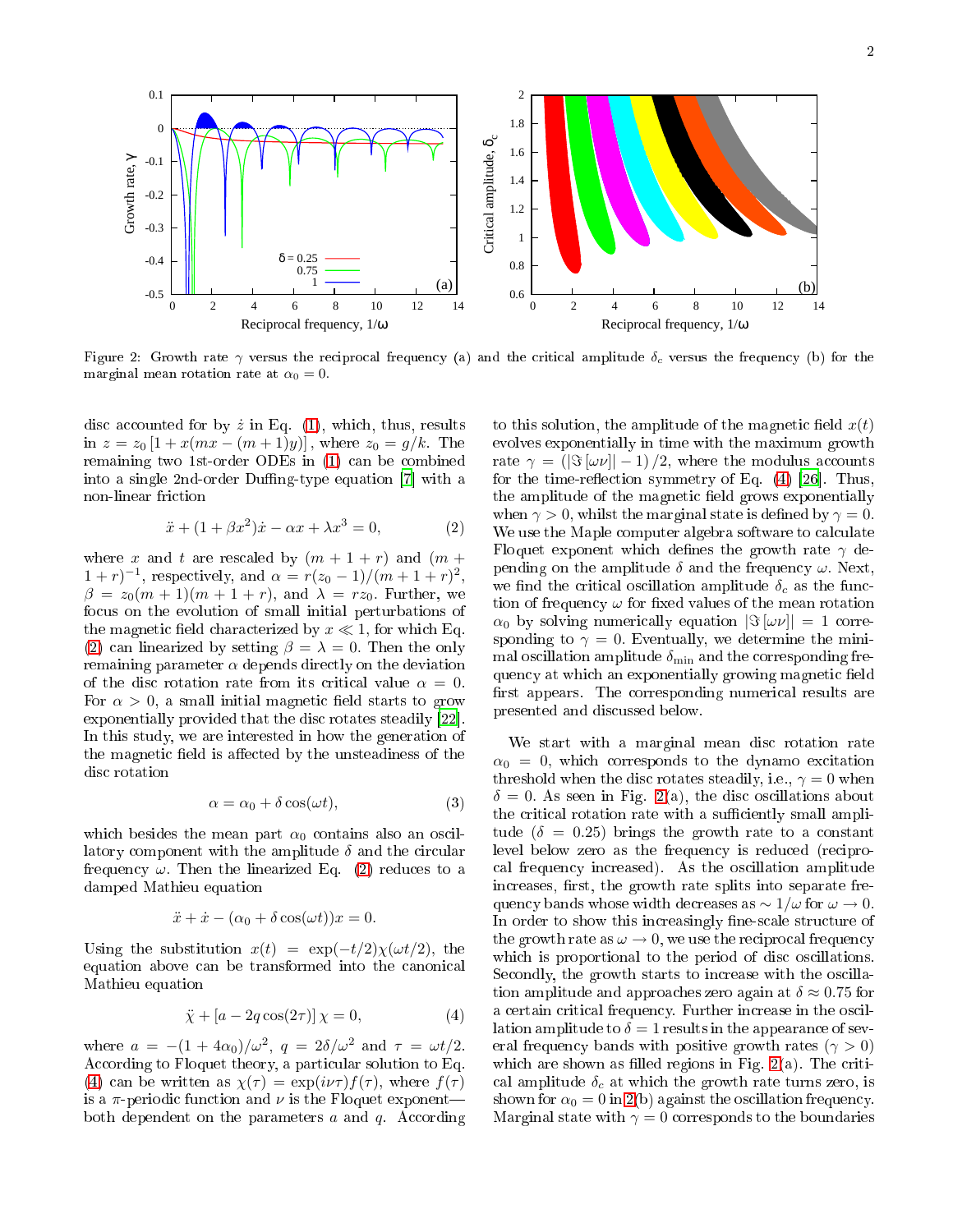

<span id="page-3-1"></span>Figure 3: Growth rate  $\gamma$  versus the reciprocal frequency (a) and the critical amplitude  $\delta_c$  versus the frequency for a strongly subcritical mean rotation rate at  $\alpha_0 = -10$ .

of the separate frequency bands shown by different colors. Growth rate is positive orresponding to the dynamo action inside the filled frequency bands which approach each other closely as the oscillation amplitude increases. Note that only a certain number of first instability bands are shown in Fig.  $2(b)$  $2(b)$ . There is an infinite sequence of similar instability bands of decreasing width as  $\omega \to 0$ . Thus, the range of unstable frequencies, which is intervened by infinitely many, much narrower stability bands, extends down to  $\omega = 0$ , whereas it is bounded from above by the first instability band. The critical oscillation amplitude, which is the lowest for the first instability band, rises to an asymptotic value depending on  $\alpha$  as  $\omega \to 0$ . The minimal value of the critical oscillation amplitude and the corresponding frequency at which it occurs are plotted in Fig. [4](#page-3-0) versus sub
riti
al (negative) values of α.

The reduction of disc rotation rate to a moderately subcritical value of  $\alpha_0 = -1$ , results in the increase of the minimal os
illation amplitude ne
essary for the dynamo action ( $\gamma > 0$ ) up to  $\delta_c \approx 2$ . It means that the maximum disc rotation rate (3) during the oscillation cycle temporally exceeds the critical value  $\alpha = 0$  for a steady rotation. This, however, hanges when the dis rotation rate is reduced further down to  $\alpha_0 = -10$ , for which the growth rates and the corresponding generation bands are shown in Fig. [3.](#page-3-1) In this ase, a positive growth rate band is seen in Fig. [3\(](#page-3-1)a) already at  $\delta_c = 8$ . This implies that  $\alpha < 0$  during the whole cycle of disc os
illation. Thus, the dynamo appears at a maximum disc rotation rate below its critical value for a steady rotation. There is a range of frequencies seen Fig.  $3(b)$  $3(b)$ , at which a subcritical growth of the magnetic field is possible with the the oscillation amplitude  $\delta_c < -\alpha_0 = 10$ . As seen in Fig. [4,](#page-3-0) such a subcritical excitation of magnetic field appears already at  $\alpha_0 \lesssim -4$ , where the minimal required oscillation amplitude  $\delta_{\min}$  becomes smaller than  $-\alpha_c$ , which is shown by the dashed line. Note that for a strongly subcritical  $\alpha_0$  and steadily rotating disc, an

initial perturbation of the magnetic field oscillates with the period  $O(1/\sqrt{\alpha_0})$  which is much shorter than the characteristic damping time  $O(1)$ . Thus, for such  $\alpha_0$  the damping of magnetic field oscillations becomes relatively slow that enables parametric excitation of the magnetic field by a relatively weak modulation of the disc rotation rate.

For  $\alpha_0 < -0.25$ , the bands of unstable frequencies are asso
iated with the subharmoni
s of Mathieu equation defined by  $a^{1/2} = 1, 2, 3, ...$  in Eq. [\(4\)](#page-2-1) [\[26](#page-4-24)]. Thus, the most unstable band corresponds to the first subharmonic with  $\omega_1 = \sqrt{-4\alpha_0 - 1}$  $\omega_1 = \sqrt{-4\alpha_0 - 1}$  $\omega_1 = \sqrt{-4\alpha_0 - 1}$  which is seen in Fig. 4 to approximate  $\omega_c$  well for  $\omega \gtrsim 1$ . In addition, it is interesting to note that the critical frequency,  $\omega_c$ , at which  $\delta_{\min}$  occurs, is numerically very close to  $\delta_{\min}$  itself in the whole range of  $\alpha_0 < 0$ .

For a supercritical disc rotation rate with  $\alpha_0 = 1$ , the growth rate  $\gamma$ , which is seen in Fig. [5\(](#page-4-25)a) to be positive for a steadily rotating disc  $(\delta = 0)$ , first reduces as the oscillation amplitude is increased to  $\delta = 2$ . Moreover,  $\gamma$ 



<span id="page-3-0"></span>Figure 4: Minimal oscillation amplitude and critical frequency versus subcritical rotation rate parameter  $(\alpha < 0)$ .